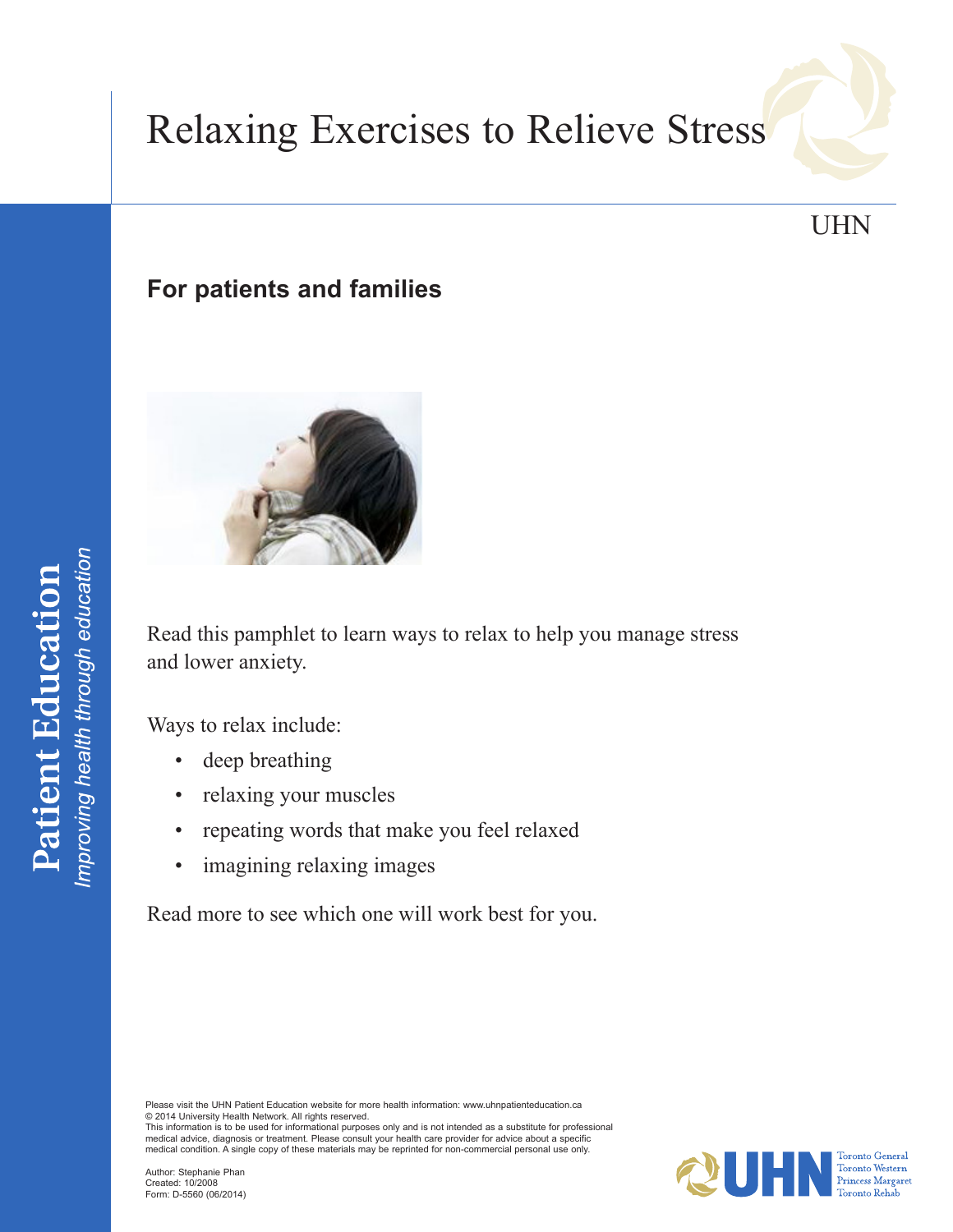# **How relaxing can help**

Getting diagnosed and going through treatment can be hard on your body and your emotions. It is normal for you to feel worried, stressed, sad or angry.

Relaxation is any exercise that helps you lower stress and deal with emotions. Doing relaxing exercise may also help you cope with both everyday stress and stress you may be feeling about your health problems, such as cancer and pain.

Learning basic relaxing exercises is easy. They are often free or at a low cost, have little risk, and can be done just about anywhere.

## **Ways to relax**

- **1. Deep breathing**
- **2. Relaxing your muscles**
- **3. Repeating words that make you feel relaxed**
- **4. Imagining relaxing images**

Below, you will read more about each exercise and how to do them.

For any relaxing exercise:

- Find a quiet place. Relaxing music can help to block out noise or distractions.
- Set aside time just for you and let yourself relax. Relaxing is a way of taking care of yourself.
- **• Be patient and practise.** Learning to relax at a deep level takes practice. Do not feel as if you have failed if you do not feel relaxed right away.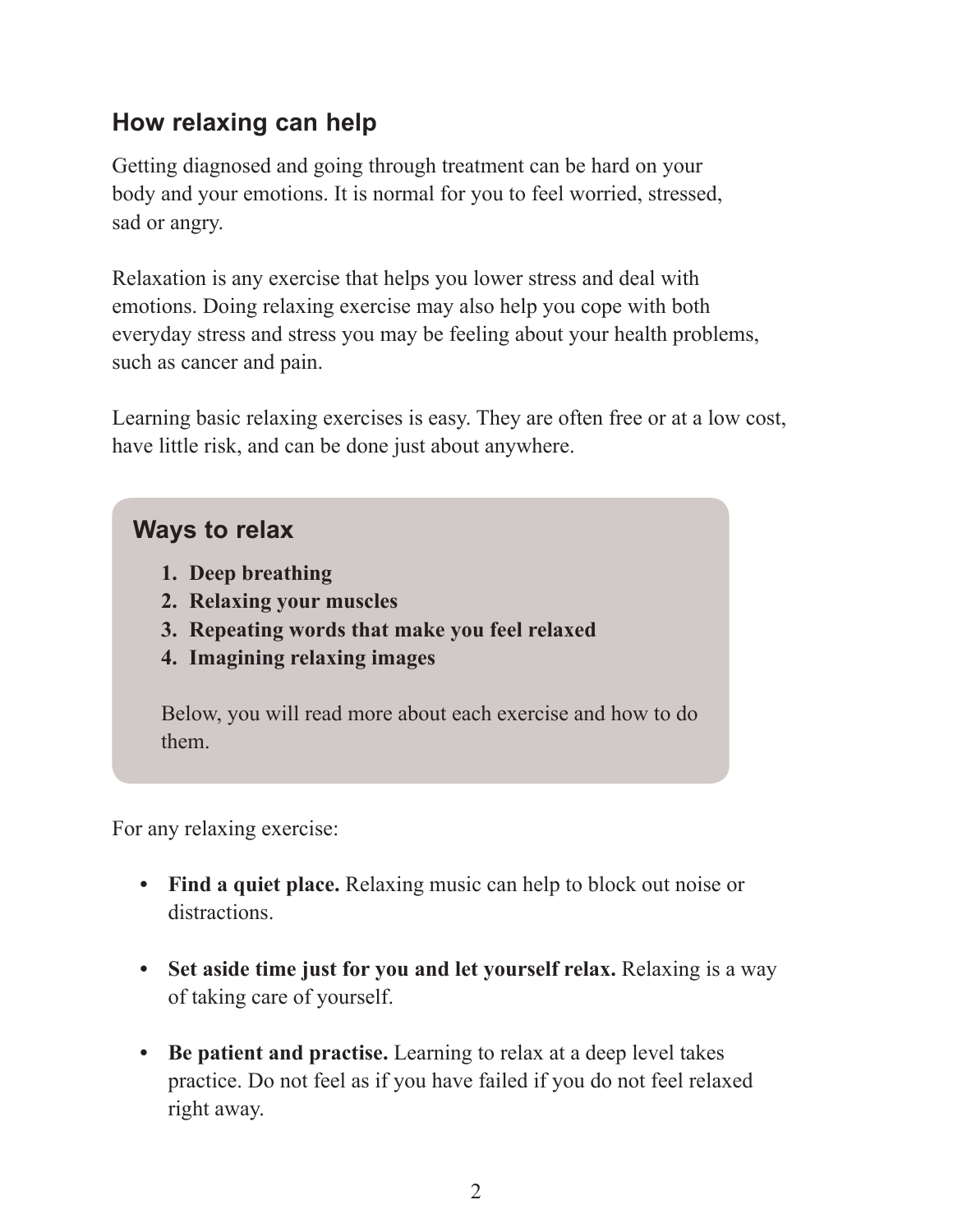# **Deep breathing**

Deep breathing exercises may help when you feel tense or stressed, have trouble falling asleep, or just want to relax. Deep breathing is easy to learn and can be done almost anywhere, anytime and in any position.

When you are deep breathing, you can see your stomach expand when you breathe in, and shrink when you breathe out. This is because deep breathing uses the muscles under your rib cage, called the diaphragm. This is different from shallow breathing where you do not use your diaphragm and you only see your chest moving when you breathe in and out.

If you are just starting out, try to practise basic deep breathing for a few minutes each day and do it more as you feel more comfortable.

- 1. Find a comfortable position, like sitting in a chair or lying on your back.
- 2. Put your left hand on your stomach and your right hand on your chest.
- 3. Breathe in slowly and deeply through your nose. When you breathe in, your stomach should push your left hand out and your right hand should not move.
- 4. Breathe out slowly and gently through pursed lips, like you are blowing out candles. Your left hand should slowly move back in as you blow air out of your lungs.
- 5. Repeat this deep breathing 3 to 10 more times. Do this once a day or more as needed.

### **Tips for your practice**

- Keep your body relaxed during the breathing exercise.
- • Do not rush. Take your time with each breath.
- Stop if you feel dizzy and try again another time.
- Use pictures in your mind to help you focus and breathe. For example, when breathing in, imagine that your arms and legs are straws and the air is being drawn into every part of your body. When breathing out, imagine you are slowly blowing out candles on a cake.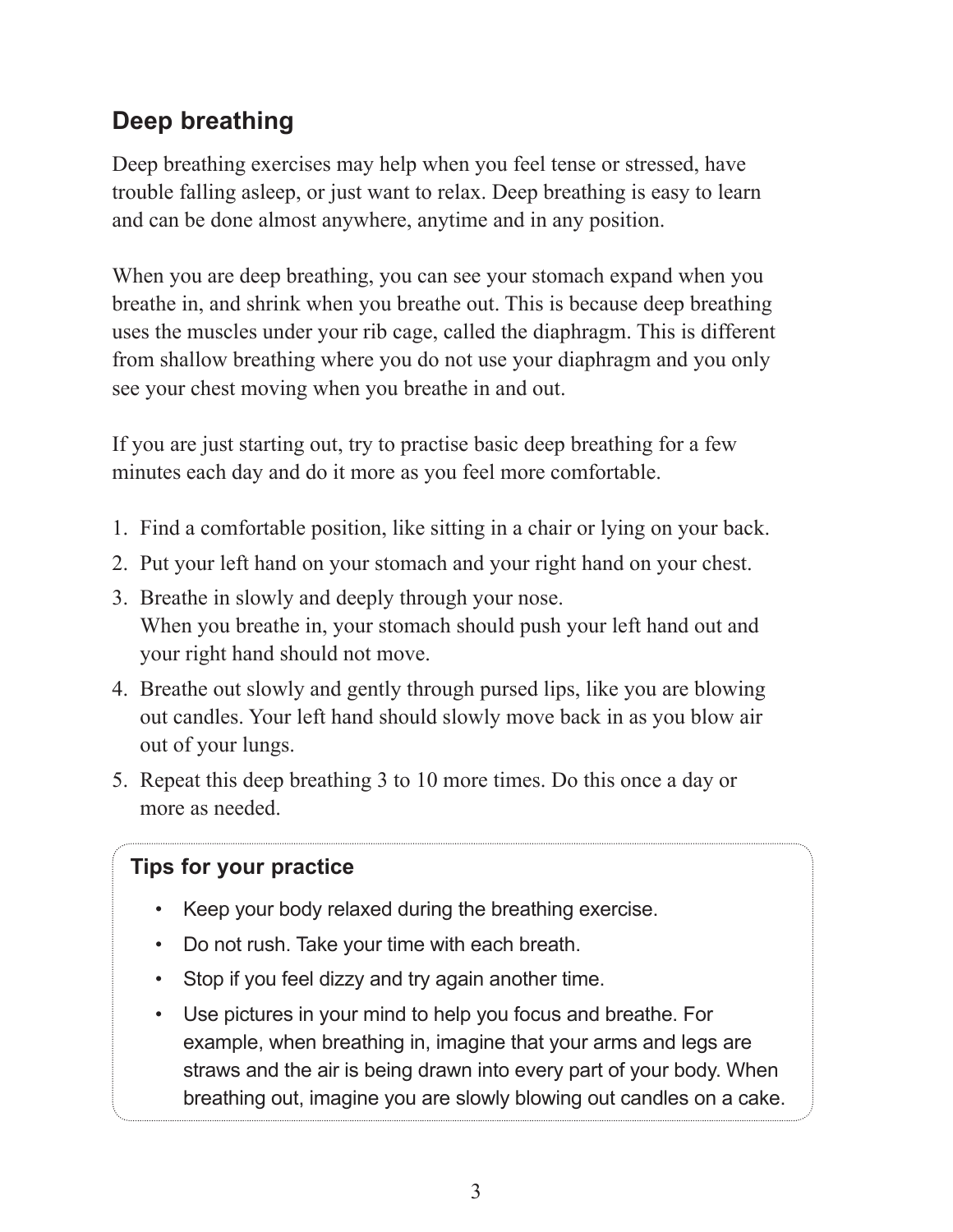## **Relaxing your muscles**

This way of relaxing may help you lower your anxiety and stress by tensing then relaxing your muscles. This is done with one area of your body at a time, moving slowly up or down your body. For example, start with your feet and move up towards your forehead.

#### **1. Find a comfortable position.**

You can sit in a chair or lie on your back. Loosen any tight clothing, and take a few slow and even breaths.

#### **2. Start at your feet.**

Slowly tighten the muscles in your feet and toes for 10 seconds until you are squeezing as hard as you can. Then, slowly relax the muscles as you count for 20 seconds. Notice all the tension melting away. Keep breathing slowly and evenly.

#### **3. Move to your legs.**

Slowly tighten the muscles in your thighs and calves for 10 seconds. Squeeze the muscles as hard as you can. Then, slowly relax the muscles as you count for 20 seconds. Notice the tension melting away and the relaxing feeling that is left.

#### **4. Move to your buttocks.**

Slowly squeeze the muscles in your buttocks for 10 seconds. Squeeze as hard as you can. Then, slowly relax the muscles as you count for 20 seconds. Notice the tension melting away. Keep breathing slowly and evenly.

#### **5. Move to your arms and hands.**

Draw both your hands into fists. Bend your elbows and pull your fists to your chest. Squeeze your arms and fists as tight as you can and hold for 10 seconds. Then, slowly relax your hands and arms as you count for 20 seconds. Notice how relaxed you feel.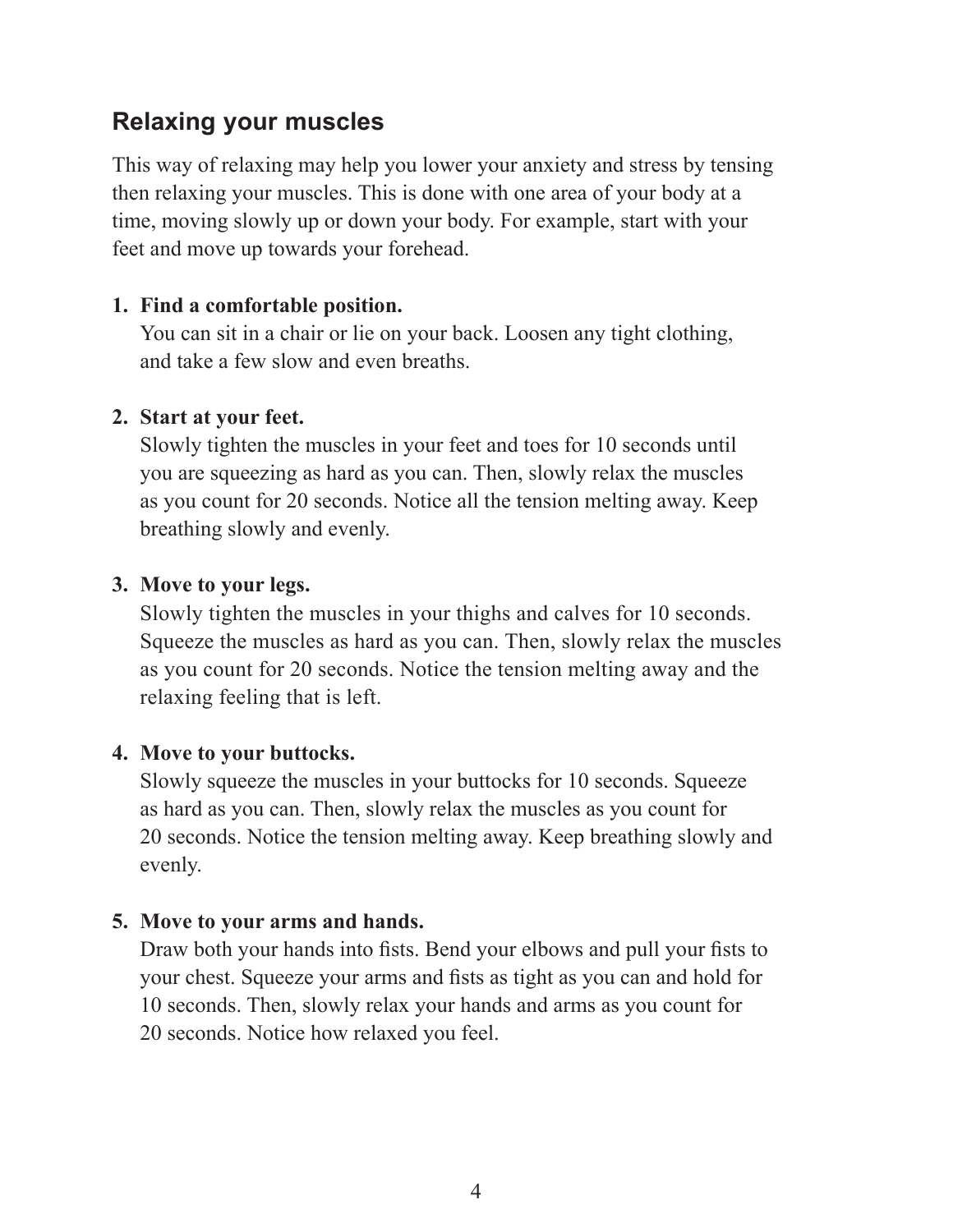#### **6. Move to your neck and shoulders.**

Slowly add tension into your neck and shoulders by raising your shoulders up towards your ears and hold for 10 seconds. Slowly release the tension as you count for 20 seconds. Notice the tension melting away.

#### **7. Move to your jaw.**

Tense the muscles in your jaw and hold for 10 seconds. Then release the tension slowly as you count for 20 seconds. Notice how relaxed you feel. Keep breathing slowly and evenly.

#### **8. Move to your forehead.**

Squeeze the muscles in your forehead and hold for 10 seconds. Be careful only to tense the forehead muscles and leave the rest of your body relaxed. Then, slowly release the tension in your forehead as you count for 20 seconds. Notice the difference in how your muscles feel and how relax you are.

#### **Tips for your practice**

- Do not rush. Do each step slowly.
- • Let your muscles fully relax in between steps.
- Once you are done with an area of your body, try to keep it relax.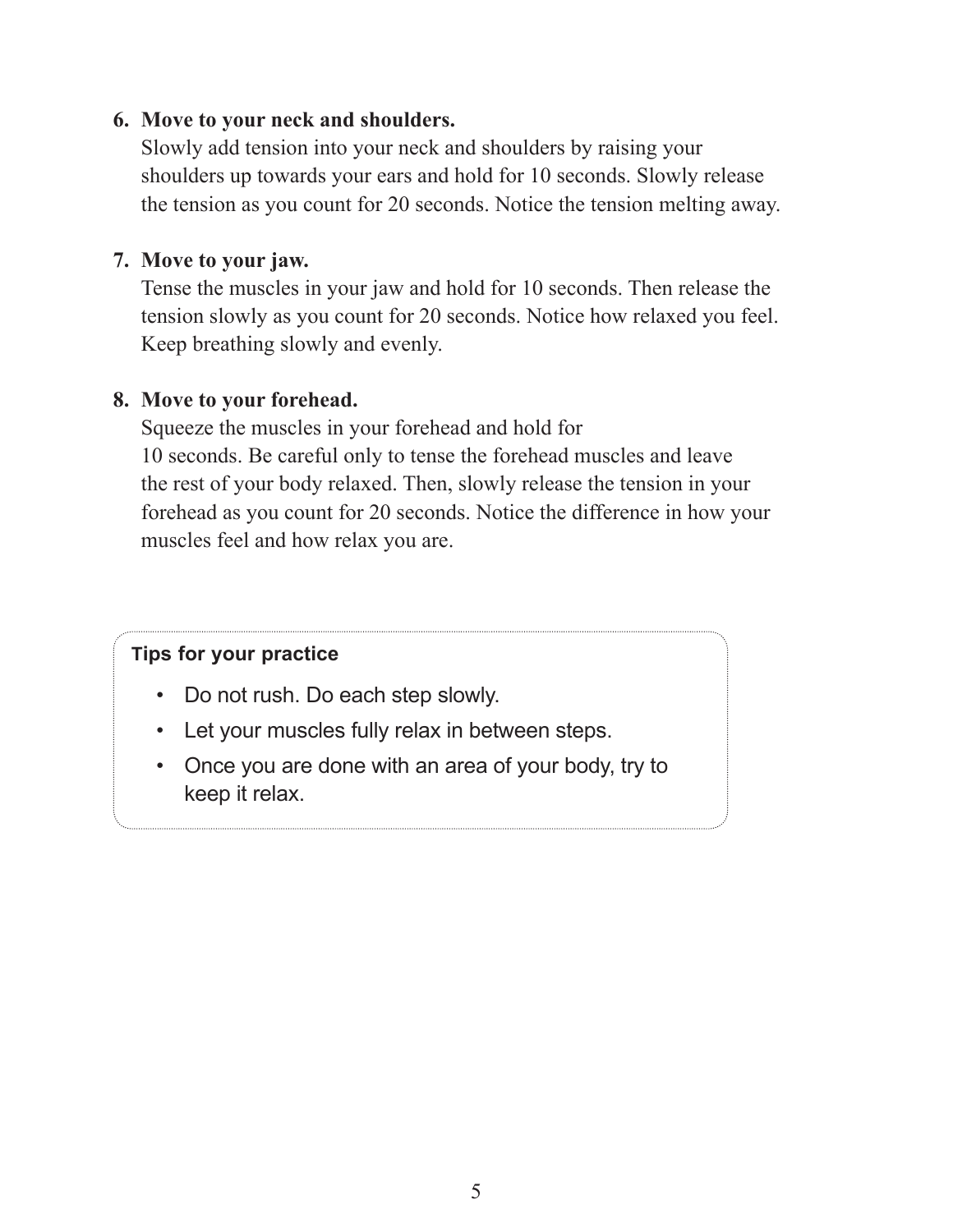# **Repeating words that make you feel relaxed**

This exercise uses words that will help parts of your body relax. Words that help parts of your body feel warm and heavy can help slow down your heart beat and breathing. With practice, you will teach your body to respond to your relaxing thoughts quickly.

- 1. Find a comfortable position, like sitting in a chair or lying on your back.
- 2. Close your eyes and picture yourself in a peaceful place (your garden, on the beach).
- 3. Start with a body part, like your hands. Say each phrase below 5 times. Pause between each phrase to feel the relaxed, warm and heavy feeling in each body part.

"My hands are heavy and warm."

"My arms are heavy and warm."

"My shoulders are heavy and warm."

"My feet are heavy and warm."

"My calves are heavy and warm."

"My legs are heavy and warm."

4. Enjoy how feeling warm and heavy makes you feel relaxed.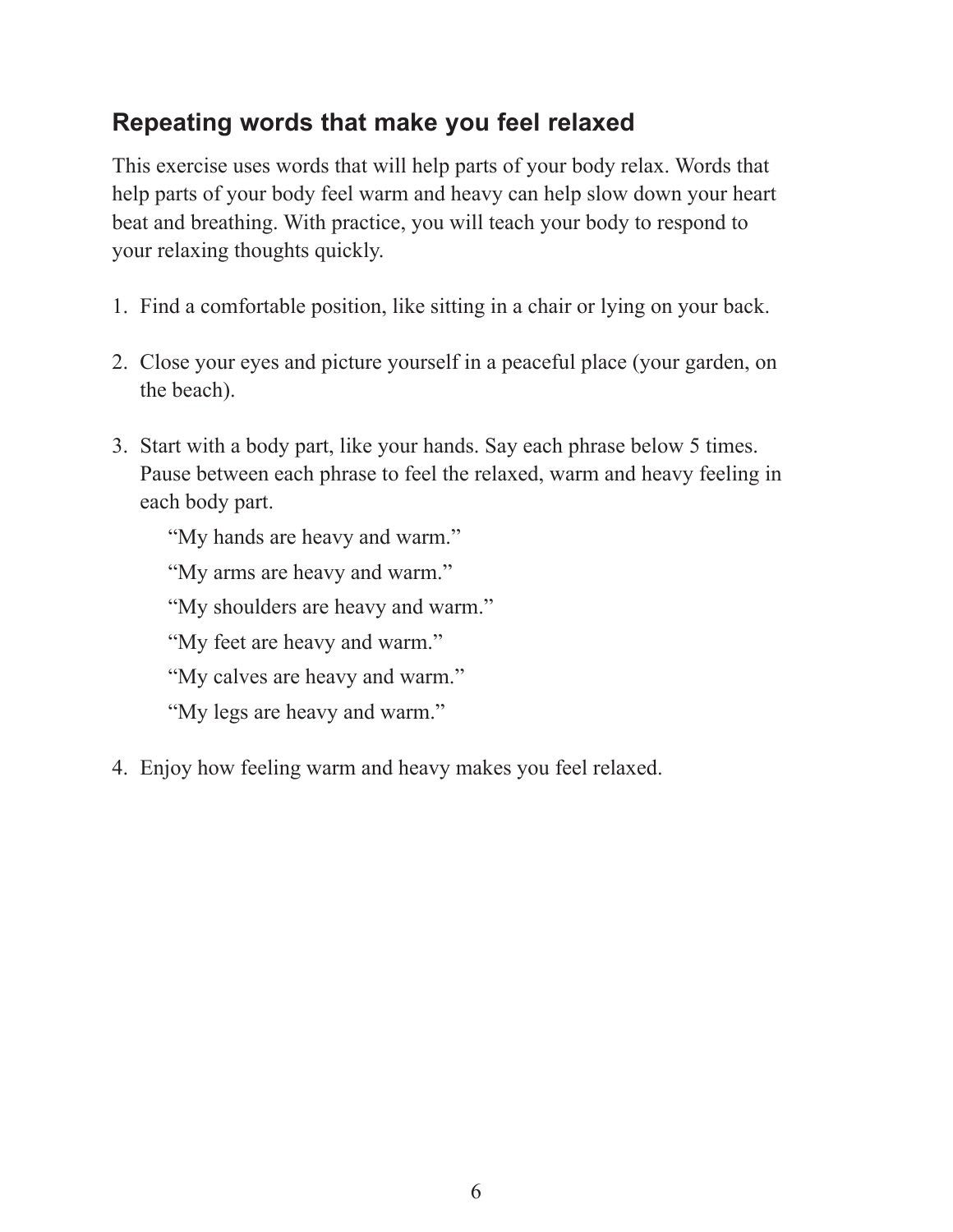# **Imaging relaxing images**

Using images that make you feel good can help your body relax. You can imagine you are in a place that brings calmness and peace to your mind. This can be real, pretend, in the present or in the past. It can be used with deep breathing or when you are repeating words that make you feel relaxed.

- 1. Find a comfortable position, like sitting in a chair or lying on your back.
- 2. Close your eyes and picture yourself in a calm, peaceful place (lying on a warm beach, swinging in a hammock, sitting in your favourite chair or walking through a garden).
- 3. Picture what you would see in this place (the green grass, the bright sunlight, colourful flowers).
- 4. Think of the sounds you would hear (water flowing, birds singing, leaves rustling).
- 5. Remember different smells (wildflowers, salty sea air).
- 6. Think about how things would feel to the touch (soft sand, warm soothing water).
- 7. Remember the different tastes (fresh water, freshly baked cookies).

#### **Tip for your practice**

Some memories or images may bring back sad feelings. If this happens, think of new images or memories that do not make you feel sad.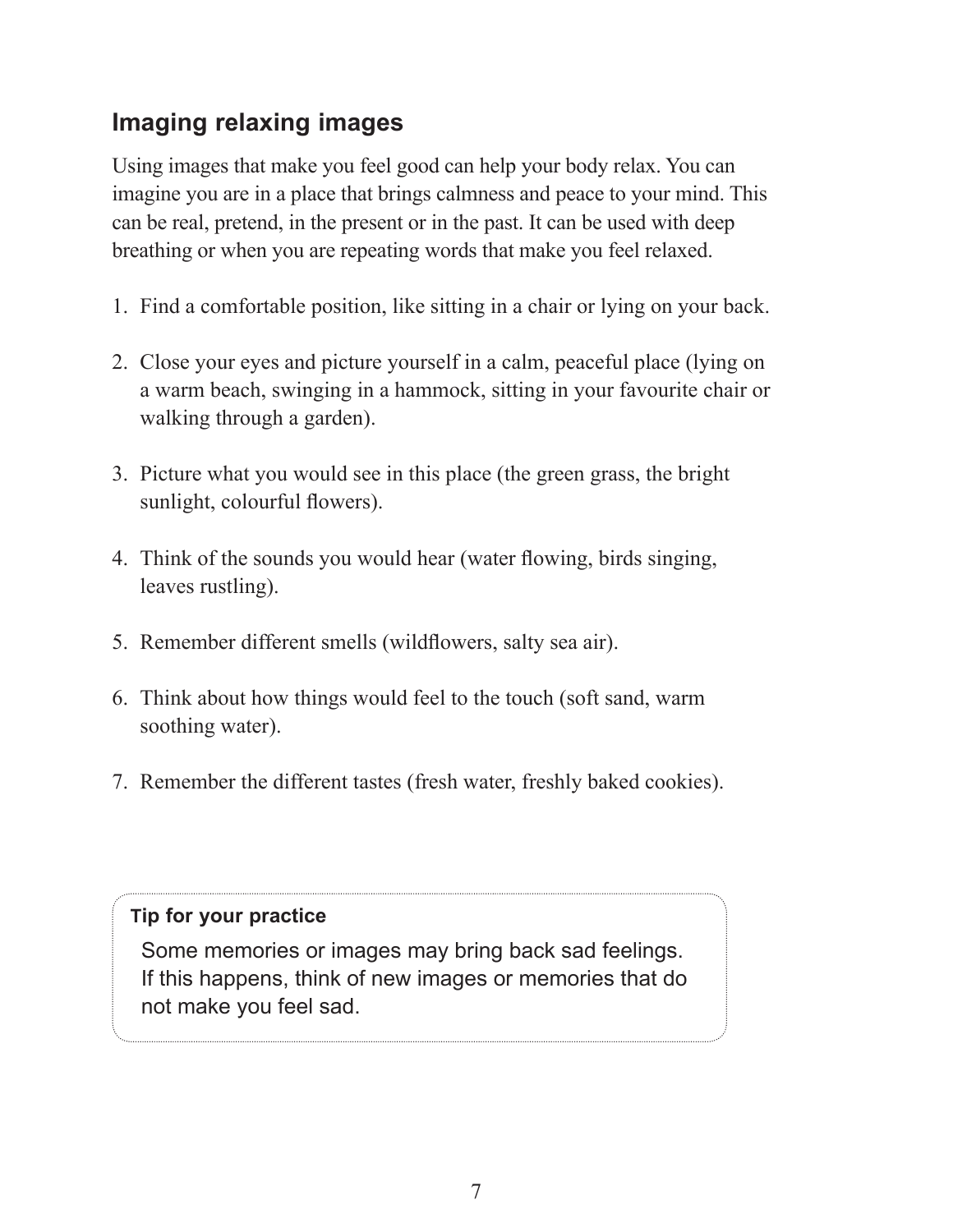## **More resources for relaxation**

#### **At the Princess Margaret Cancer Centre:**

"Relaxation Therapy" Classes

For more information, including class times and locations:

- Pick up a copy of the "Patient Education & Survivorship Calendar of Events" from the Princess Margaret, Patient & Family Library (main floor)
- • Visit <www.theprincessmargaret.ca> Click on "See Calendar" under "Classes and Activities" and search for the class.

For one-on-one relaxation training, please call 416-946-4501 extension 5580 for more information.

#### Relaxation CDs

These CDs can guide you through different relaxing exercises. You can borrow a CD from the Princess Margaret's Patient & Family Library on the main floor.

#### **In your community**

You can search the internet for community groups close to your home that have relaxation programs. Below are some examples in the greater Toronto area that offer free relaxation classes for patients.

Some of these groups may also have other locations in Ontario. Check their websites for more information

- **• Wellspring:** <www.wellspring.ca>
- **• Gilda's Club Greater Toronto:** <www.gildasclubtoronto.org>